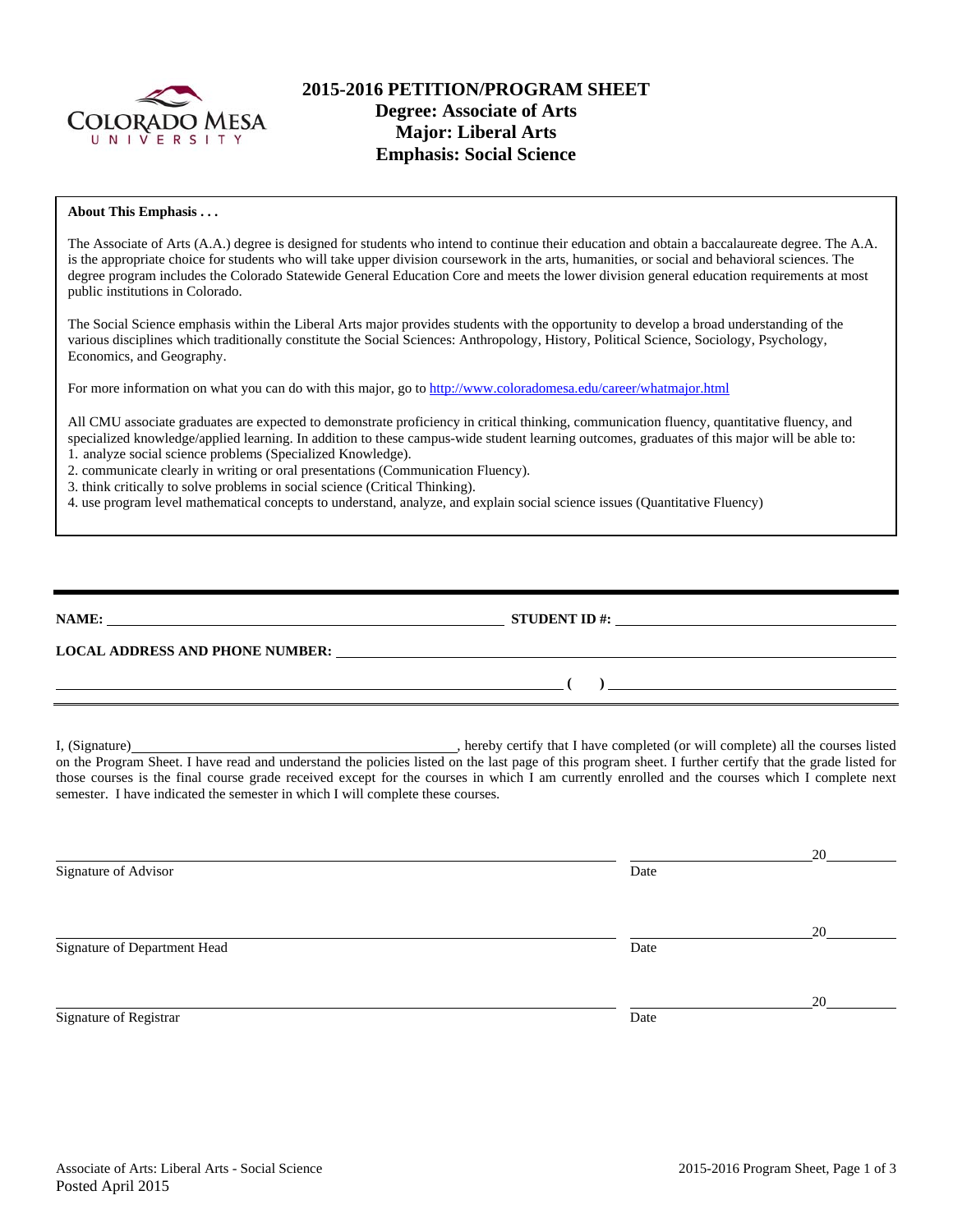### **DEGREE REQUIREMENTS:**

- 60 semester hours total (A minimum of 16 taken at CMU in no fewer than two semesters)
- 2.00 cumulative GPA or higher in all CMU coursework and in coursework toward major content area.
- Pre-collegiate courses (usually numbered below 100) cannot be used for graduation.
- A grade of "C" or higher must be earned in all Essential Learning courses in order to be accepted for the transfer under the Core Transfer Agreements.
- A student must follow the CMU graduation requirements either from 1) the program sheet for the major in effect at the time the student officially declares a major; or 2) a program sheet for the major approved for a year subsequent to the year during which student officially declares the major and is approved for the student by the department head. Because a program may have requirent specific to the degree, the student should check with the faculty advisor for additional criteria. It is the student's responsibility be aware of, and follow, all requirements for the degree being pursued. Any exceptions or substitutions must be approved by student's faculty advisor and Department Head.
- When filling out the program sheet a course can be used only on
- See the "Undergraduate Graduation Requirements" in the catal for additional graduation information.

**ESSENTIAL LEARNING REQUIREMENTS** (31 semester hour See the current catalog for a list of courses that fulfill the requireme below. If a course is on the Essential Learning list of options and a requirement for your major, you must use it to fulfill the major requirement and make a different selection within the Essential Learning requirement. The Essential Learning capstone course and co-requisi Essential Speech course (required for bachelor's degrees) cannot be as options for the below requirements.

| Course No Title                                                                                                                                  |   |  | Sem.hrs Grade Term/Trns |  |
|--------------------------------------------------------------------------------------------------------------------------------------------------|---|--|-------------------------|--|
| <b>English</b> (6 semester hours, must receive a grade of "C" or better and<br>must be completed by the time the student has 60 semester hours.) |   |  |                         |  |
| <b>ENGL 111 English Composition</b>                                                                                                              | 3 |  |                         |  |
| <b>ENGL 112 English Composition</b>                                                                                                              |   |  |                         |  |
| <b>Math MATH 110 or higher</b> (3 semester hours, must receive a grade of                                                                        |   |  |                         |  |

"C" or better, must be completed by the time the student has 60 semester hours.)  $MATH 1$ 

\_\_\_\_\_\_ \_\_\_\_ \_\_\_\_\_\_\_\_\_\_\_\_\_\_\_\_\_\_\_\_\_\_\_\_ \_\_\_\_ \_\_\_\_\_ \_\_\_\_\_\_\_\_

**Humanities** (3 semester hours)

| Course No Title     |                                                                                                                                                                                                                                                                           | Sem.hrs Grade Term/Trns                                                                                                            |  |
|---------------------|---------------------------------------------------------------------------------------------------------------------------------------------------------------------------------------------------------------------------------------------------------------------------|------------------------------------------------------------------------------------------------------------------------------------|--|
|                     | Social and Behavioral Sciences (6 semester hours)                                                                                                                                                                                                                         |                                                                                                                                    |  |
|                     |                                                                                                                                                                                                                                                                           | <b>Natural Sciences</b> (7 semester hours, one course must include a lab)                                                          |  |
|                     | <u> 1988 - Jan Barnett, fransk politik (d. 1888)</u>                                                                                                                                                                                                                      |                                                                                                                                    |  |
| <b>HIST</b>         | <b>History</b> (3 semester hours)<br><u> 1990 - John Stein, mars and de Branch and de Branch and de Branch and de Branch and de Branch and de Branch and de Branch and de Branch and de Branch and de Branch and de Branch and de Branch and de Branch and de Branch </u> |                                                                                                                                    |  |
|                     | Fine Arts (3 semester hours)                                                                                                                                                                                                                                              |                                                                                                                                    |  |
|                     | <b>WELLNESS REQUIRMENT</b> (2 semester hours)                                                                                                                                                                                                                             |                                                                                                                                    |  |
|                     | KINE 100 Health and Wellness                                                                                                                                                                                                                                              | 1<br>$\mathbf{1}$                                                                                                                  |  |
|                     |                                                                                                                                                                                                                                                                           | <b>SOCIAL SCIENCE EMPHASIS REQUIREMENTS</b>                                                                                        |  |
| (18 semester hours) |                                                                                                                                                                                                                                                                           |                                                                                                                                    |  |
|                     |                                                                                                                                                                                                                                                                           | Minimum 18 semester hours chosen from one or more of the<br>following areas: Anthropology, Archaeology, Economics, History,        |  |
|                     |                                                                                                                                                                                                                                                                           | Geography, Political Science, Psychology, Criminal Justice, Social<br>Science and Sociology. No double counting is allowed between |  |
|                     | Essential Learning and major requirements.                                                                                                                                                                                                                                |                                                                                                                                    |  |
|                     |                                                                                                                                                                                                                                                                           |                                                                                                                                    |  |

#### **Electives** (9 semester hours)

|  | <u> 1989 - Johann John Harry Harry Harry Harry Harry Harry Harry Harry Harry Harry Harry Harry Harry Harry Harry H</u> | _____ |  |
|--|------------------------------------------------------------------------------------------------------------------------|-------|--|
|  |                                                                                                                        | _____ |  |
|  |                                                                                                                        |       |  |